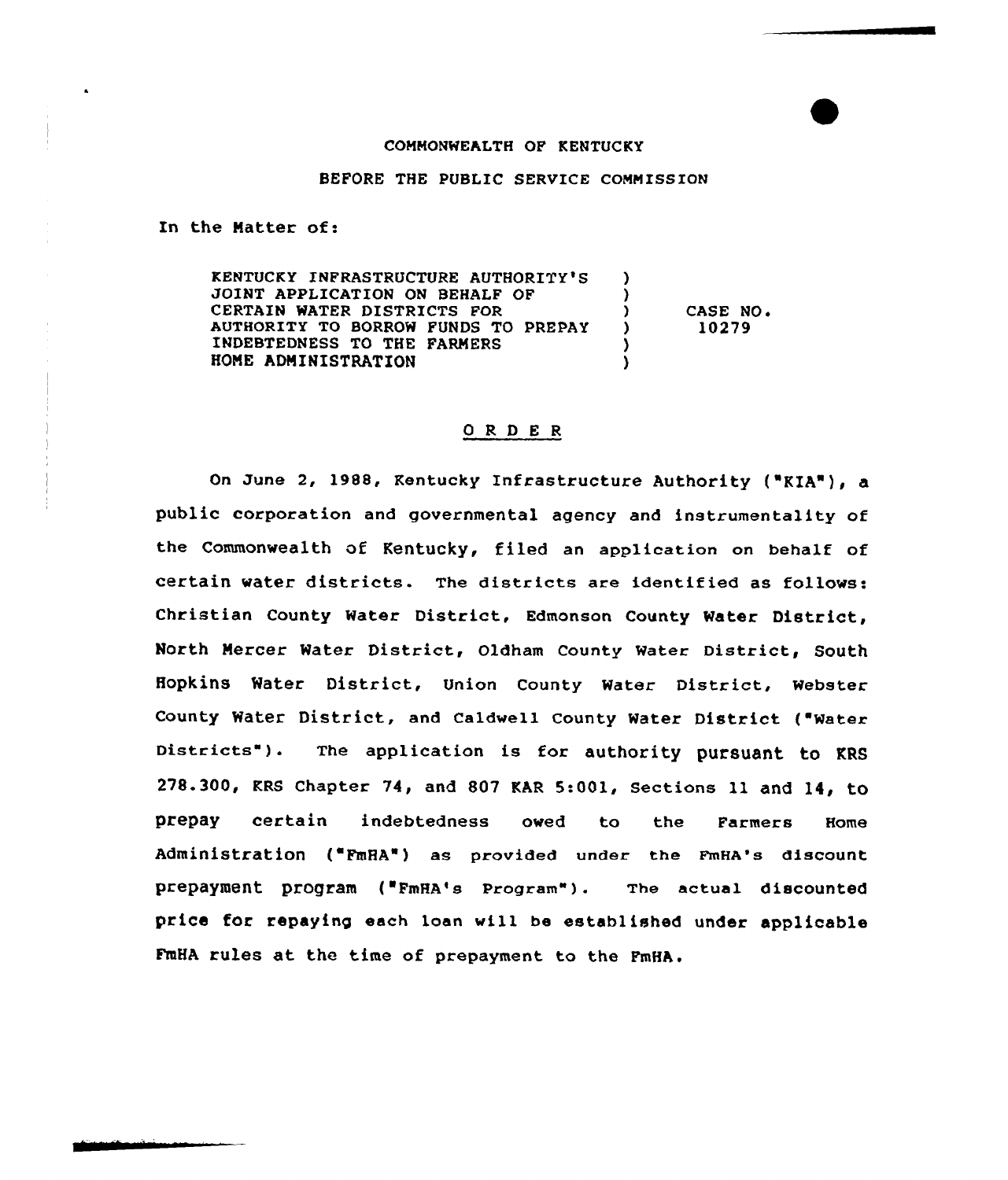The Water Districts' participation in the FmHA's Program would be accomplished through a proposed bond issue by the KIA in an estimated amount of \$18,500,000. The KIA would provide the Water Districts with the funds necessary to allow them to prepay indebtedness owed to the FmHA. The projected savings fox the Water Districts is preliminary since the discount factor for prepaying the loans is subject to change and the interest rate on the refunding bonds will not be known until the bonds are sold. the KIA warrants that the issuance of the bonds will provide projected savings to the Water Districts. In return, the local borrowers would enter into new evidence of indebtedness ("Assistance Agreements" ) with the KIA, obligating the local borrowers to make payments to the KIA or to a bond trustee on behalf of the KIA in a sufficient amount to enable the KIA to repay the bond issue. The Water Districts' willingness to voluntarily participate in the FmHA's Program and the refunding bond issue has been furnished to the Commission in a Participation Certificate.

The Commission, having considered the evidence of record and being advised, is of the opinion and finds that the issuance and sale of the refunding bonds by KIA as described herein is intended to accomplish the purpose of strengthening the financial condition of the Water Districts by reducing their debt service payments and is necessary and appropriate for performance by the Water Districts of their services to the public, and is for a lawful object within the corporate purposes of KIA, is necessary and appropriate for and consistent with the proper performance by KIA

 $-2-$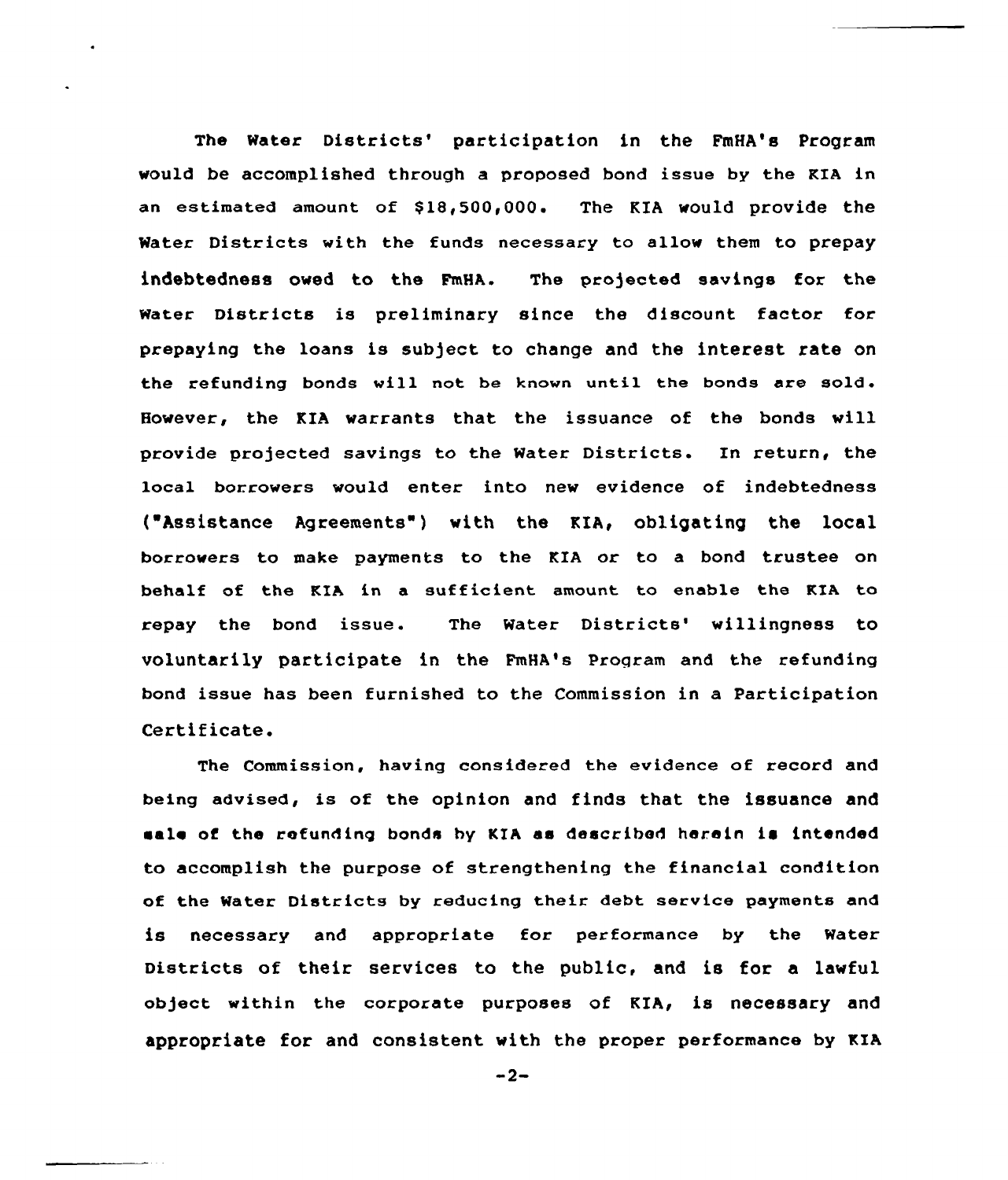of its service to the public and will not impair its ability to perform that service, and is reasonably necessary and appropriate for such purposes.

IT IS THEREFORE ORDERED that:

1. The application be and it hereby is approved. KIA is authorized to issue and sell the proposed refunding bonds to the water districts if it results in an annual effective overall embedded cost, including recovery of any issuance costs, less than the annual effective embedded cost of each borrower's current outstanding debt that is to be refinanced under the FmHA's Program with the above proceeds.

2. KIA shall, as soon as reasonably possible after the issuance of the securities referred to herein, file with the Commission a Statement of Interest outlining the date or dates of issuance of the securities authorized herein, the price paid, all fees and expenses involved in the issuance of the securities, the terms and interest rates of authorized securities herein, and final schedules with detailed loan information with the projected savings or other benefits for the Water Districts.

3. The proceeds from the securities authorized herein shall be used for lawful purposes as set out in the application.

Nothing contained herein shall be construed as a finding of value for any purpose or as a warranty on the part of the Commonwealth of Kentucky or any agency thereof as to the securities authorized herein.

 $-3-$